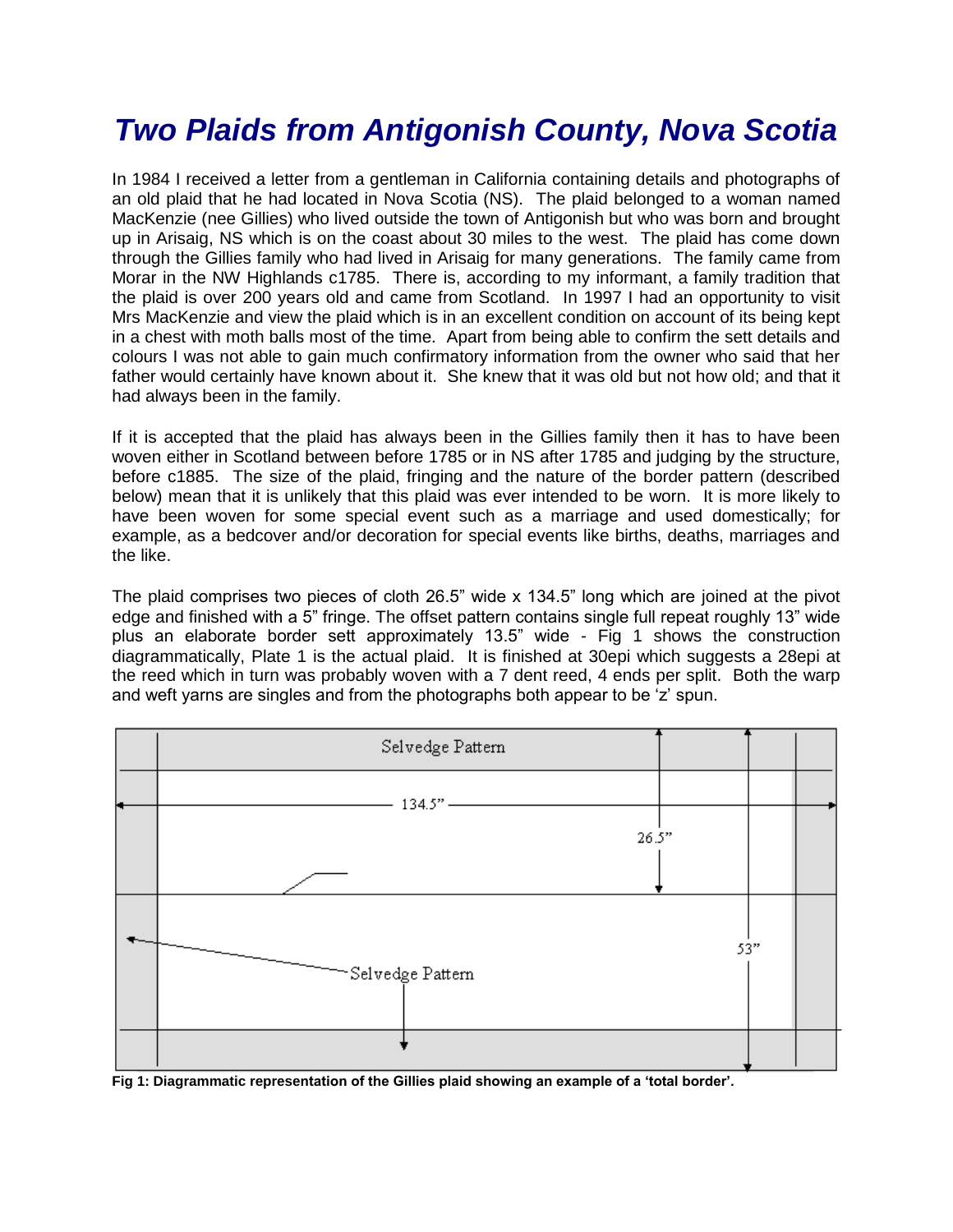

**Plate 1: The original plaid. Picture courtesy of Archie MacLellan, Antigonish.**

The threadcount to the half sett, from the join out to, and including, the selvedge pattern is:

<u>R</u> G K R G W R K R <u>K</u> + selvedge <u>K</u> R K R W G R K W K R G R K<br>26 12 52 4 52 2 12 4 12 13 + 13 12 4 12 2 52 4 52 2 12 4 4 4 50 13 12 4 12 2 52 4 52 2 12 4 4 4 50

Whilst the offset nature of the pattern allows the sett to repeat across the join (Plate 2) giving two full repeats and a selvedge pattern on each long side, it is only where this selvedge pattern intersects at the with the same arrangement at the ends that a unique square is formed, one in each corner (Plate 3).





 **Plate 2 Central join at the offset pivot. Plate 3. An example of the unique corner setting.**

 **Pictures courtesy of Archie MacLellan, Antigonish.**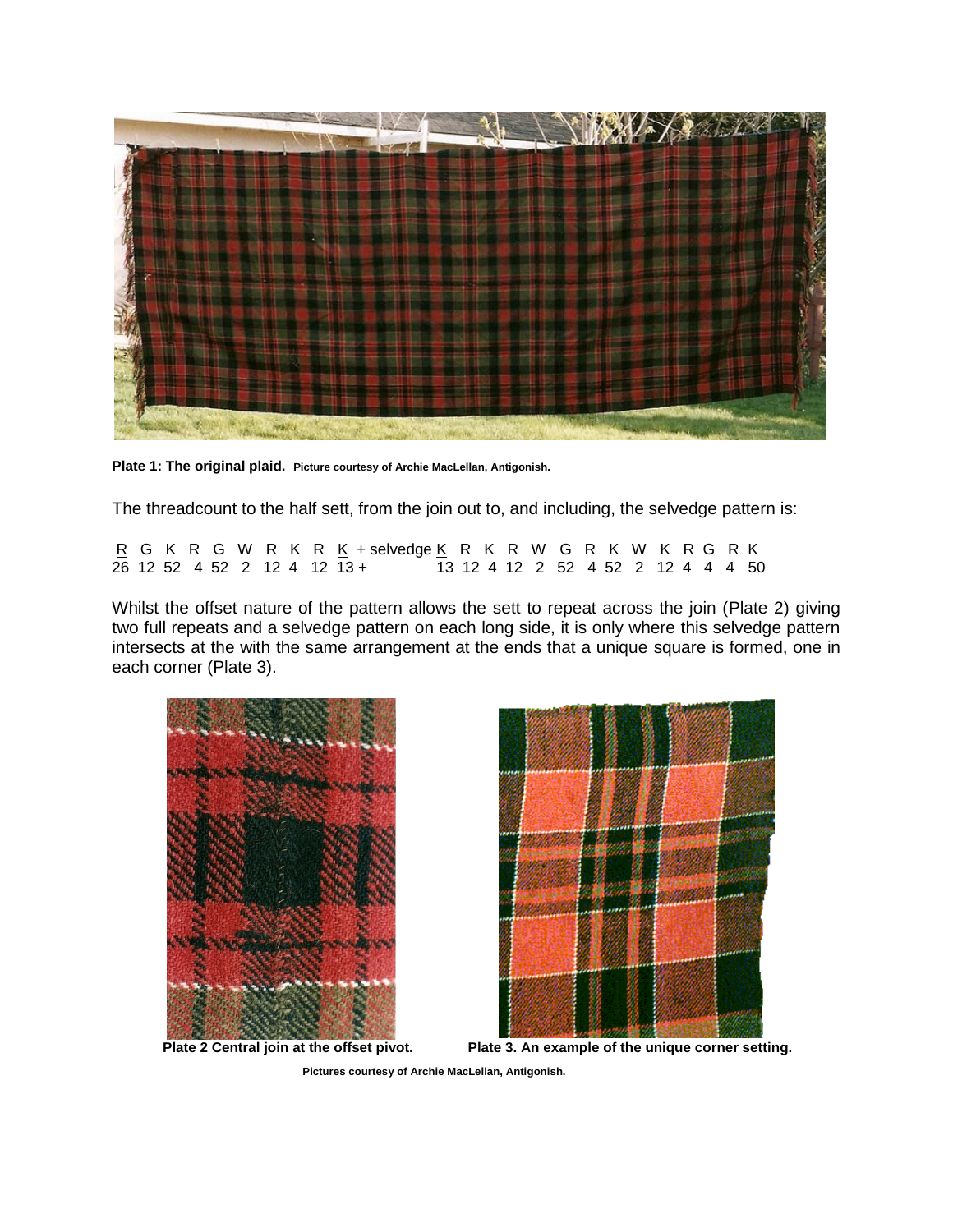In the 13 years between the time when this plaid was brought to my attention and actually seeing it I considered it to be a unique and important example in the development of tartan and the sole example of a border sett being woven on the top and bottom ends of the plaid as well as the sides. All previously known Scottish examples only have borders at the side, a technique that was once common practice but which had generally disappeared from rural cloth by c1800. The famous weaving firm of Wm Wilson & Son of Bannockburn (1765-1926) did list one 'Blanket Pattern' with a striped border in their 1819 Key Pattern Book<sup>1</sup>; however this can be considered to be an anachronism that had probably ceased to be a widely used technique by that date. As there are no known examples of this 'total border' pattern in Scottish textiles it can be assumed that either it was not practised here, or that it was an old technique that has disappeared without trace but that was taken to NS and survived amongst that outpost of Gaeldom<sup>1</sup>. An alternative hypothesis is that the technique was developed independently in Nova Scotia; however I doubt that early settlers had the time to experiment sufficiently to develop the technique to the level demonstrated in this plaid.

The 1984 letter that introduced the plaid also contained small thread samples of each colour taken from the fringe. These were subjected to spectrographic analysis by Dr. George Taylor of the York Archaeological Laboratories who report the following:

| Sample | <b>Description</b> | Dye                                               |
|--------|--------------------|---------------------------------------------------|
| 1      | Very Dark Green    | indigotin $+$ tannin $+$ a little natural pigment |
| 2      | Olive Drab         | indigo extract + a little tannin                  |
| 3      | Red                | cochineal                                         |
| 4      | Red/White          | red, cochineal; white, natural unpigmented        |

The dyes in 1 are consistent with an attempt at getting a black. This was often obtained by heavy dyeing with woad or indigo on a drab ground produced from tannin (from bark or galls), or iron, or fustic chips (a yellow dye). The present result is most consistent with the first.

The olive drab was also dyed with blue and yellow, the latter again probably a tannin-containing material. The blue, however, was "indigo extract", made by treating indigo with sulphuric acid; this technique was invented in Germany in 1740, patented in England in 1748, and the blue was much used as a substitute for natural indigo as it was easier to handle. Olive greens made from yellow plus "indigo extract" were popular in Scotland in the early nineteenth century. However, "indigo extract" dyes fade quickly, and the dye went out of use late in the century when better, synthetic, blue dyes became available. It is likely that the olive in the plaid was originally a brighter green, a fact that which may be revealed by examining the inside of the bundle of olive threads in the textile itself. Both the reds were cochineal, which was the most common source for Scottish plaids from c1700. *"The date of the textile is obviously post 1750 and probably pre 1885".* In fact, the colours in the main body of the plaid were less weathered/faded and the original colours more apparent. The 'very dark green' is black as suggested by Tailor and the green brighter than at the fringe which suggests that the plaid has been left partially exposed to the light at some period.

 $\overline{a}$ <sup>1</sup> This survival theory is not inconceivable given that the step dance tradition of the Highlands did exactly that and was only rediscovered in the middle the 20th century as were several older versions of Gaelic songs and fiddle tunes.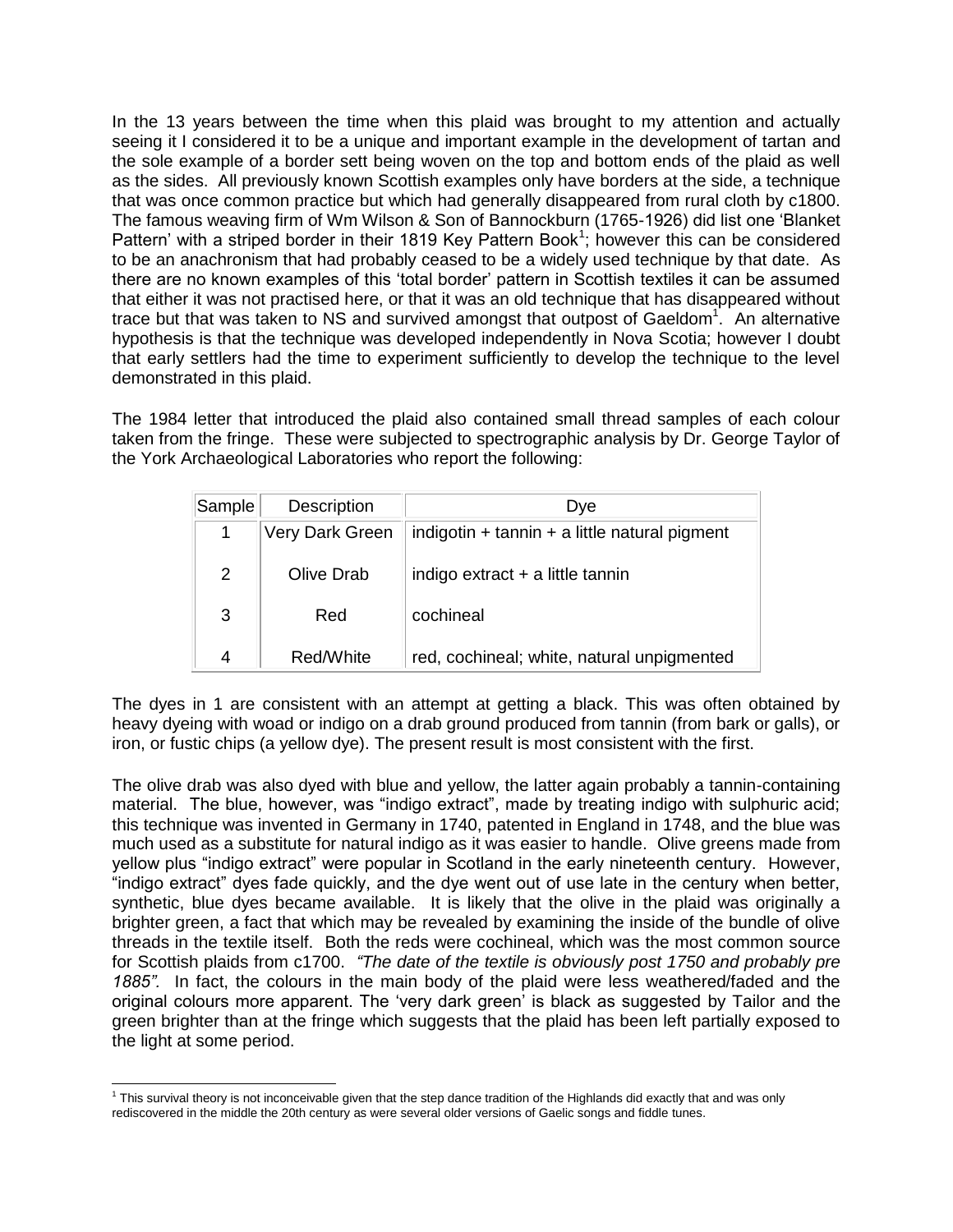In attempting to trace to owners of the Gillies plaid I visited the Antigonish Museum, Antigonish, NS in 1997. Whilst there, the curator asked me to examine "a piece of cloth to see if it was a tartan". What emerged from the storage box was a hand woven, naturally dyed single width plaid with a 'total border' (Fig 2). The plaid is 31.5" x 180", woven at 30epi and had a 6" twisted fringe at each end making 192" in total with six repeats of the pattern plus the border (Plate 4). Apparently it had recently been donated by a family from Florida, USA whose origins were from the Antigonish area. The family tradition is that it was woven in c1895 by Jenny 'the Widow' MacDonald (nee Chisholm) who lived at St. Andrews, Marydale in Antigonish County. The family background is Knoydart MacDonalds, Moidart MacNeils and Strathglas Chisholms all of whom arrived in NS c1800-1840.



**Fig 2. Schematic of Jenny the Widow's plaid showing the 'total border' pattern.**



**Plate 4. Jenny the Widow's Plaid with total border. Picture Courtesy of the Antigonish Museum.**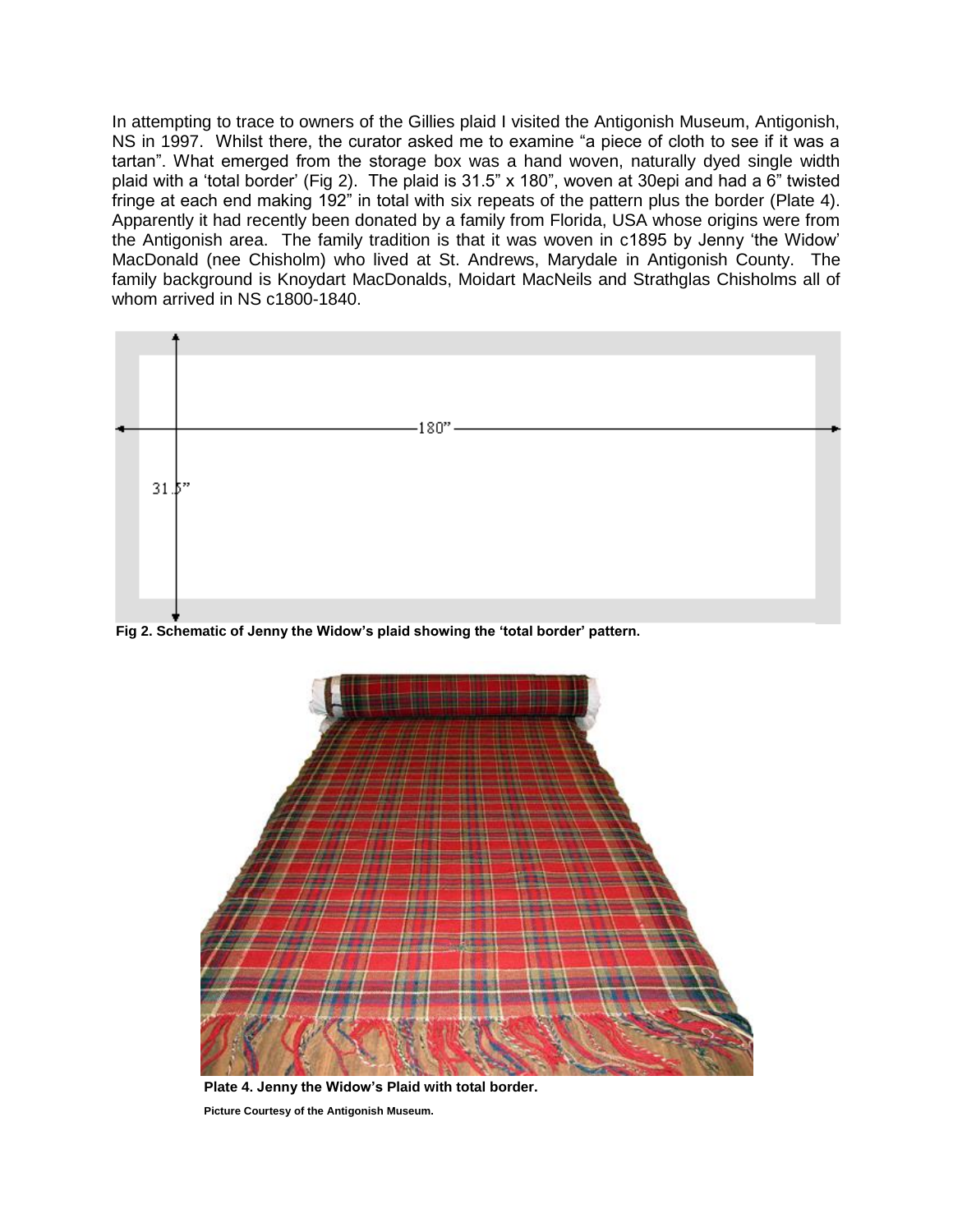Jenny the Widow's plaid: count to the half sett from the centre out to and including the selvedge pattern:

R B G K W R + selvedge R W G K R B K W K R B G W 5 10 12 4 4 21 + 21 8 22 4 4 8 10 8 12 6 12 20 20

The use of a selvedge pattern, particularly of this nature, natural dyes and being woven in tartan makes the date of 1895 for this plaid suspect and 1795 would be more in keeping with the type of plaid shown in Fig 4.

Marydale and Arisaig are about 20 miles apart in Antigonish County. For two plaids both using a previously unknown development of a traditional Scottish Highland weaving technique to be unrelated in some way seems unlikely. Both use a singles yarn for their warp and weft, are naturally dyed with similar colours, have a similar density (30 epi) and most importantly use the selvedge pattern around the whole plaid, a technique that I have termed 'total border pattern'. There appears to be strong circumstantial evidence to suggest that they were produced by the same hand or at least from the same weaving circle. The dye analysis of the Gillies plaid suggests the use of sulfinated indigo which, if also used in the MacDonald (Jenny the Widow MacDonald), plaid would make that family's 1895 date even less likely. If small samples of each colour from the fringe were tested they would probably confirm this.

Given that this second plaid is single width and the Gillies plaid is a joined/double plaid, a process that would have required great skill to get the pattern to match correctly, the latter may be considered in many ways to be the finest known example of the Highland art of tartan weaving.

If this *total border* technique is unknown in surviving Scottish textiles and if the Gillies plaid was woven in Scotland then the technique must have died out sometime after c1785 when the family emigrated. If it developed in NS then that must have happened sometime after this date. Given the Morar (Moidart) origins of the Gillies, and the Moidart and close by Knoydart origins of the MacNeil and MacDonald families respectively, it is possible that this was a technique used in that part of the Highlands and taken to NS. It would have only needed one weaver to keep the tradition alive in an area of NS for several plaids to have been produced at a later date. Conversely, there are several problems with the idea of a NS origin:

1. 1785 was three years after the repeal of the 'Dress Act' of 1747, which forbade the wearing of Highland Dress by the common Highlanders. Many old techniques may already been lost by the time that the emigrants left Scotland for NS.

2. The early years in Canada were extremely hard and it seems unlikely that people started weaving tartan immediately after their arrival, especially as they would probably have had insufficient wool for its production and their main concern was for survival.

3. The use of cochineal, and to some degree indigo, in these two plaids makes them an expensive financial outlay. Again this would suggest they were not produced immediately upon arrival.

4. Despite the claim that the MacDonald plaid was woven by Jenny the weaver in c1895 there appears to be no tradition of tartan weaving being carried out in NS whereas overshot